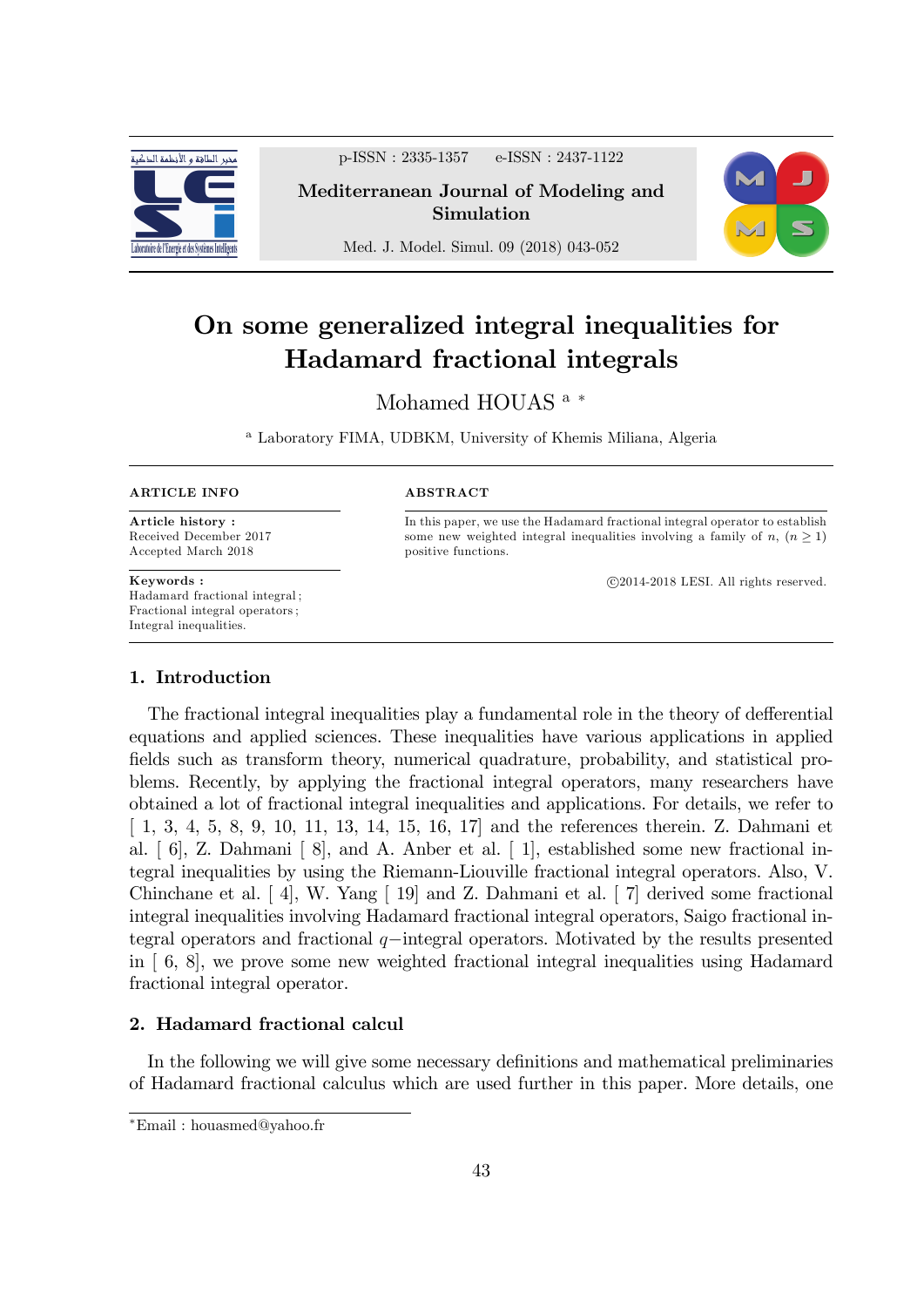can consult [ 2, 12, 18].

**Definition 1** The Hadamard fractional integral of order  $\alpha \in \mathbb{R}^+$  of a function  $f(t)$ , for all  $t > 1$  is defined as

$$
_HJ_1^{\alpha}[f(t)] := \frac{1}{\Gamma(\alpha)} \int\limits_1^t \left( \log \frac{t}{x} \right)^{\alpha - 1} \frac{f(x)}{x} dx , \qquad (2.1)
$$

where  $\Gamma(\alpha) := \int_{0}^{\infty}$  $\boldsymbol{0}$  $e^{-u}u^{\alpha-1}du$ .

**Proposition 2** If 
$$
0 < \alpha < 1
$$
, the following equality holds  
\n
$$
_HJ_1^{\alpha} (\log t)^{\mu} := \frac{\Gamma(\mu)}{\Gamma(\alpha - \mu)} (\log t)^{\alpha + \mu - 1}.
$$
\n(2.2)

For the convenience of establishing the results, we give the following properties  $_HJ_1^\alpha$   $_HJ_1^\beta$  $J_1^{\beta}$   $[f(t)] := HJ_1^{\alpha+\beta}$  $\int_{1}^{\alpha+\beta} [f(t)]$ , (2.3)

and

$$
_{H}J_{1}^{\alpha} {}_{H}J_{1}^{\beta}[f(t)]:=H_{1}J_{1}^{\beta} {}_{H}J_{1}^{\alpha}[f(t)]. \qquad (2.4)
$$

### 3. Hadamard fractional integral inequalities

In this section, we prove some new weighted fractional integral inequalities concerning the Hadamard fractional integral.

**Theorem 3** Let f and h be tow positive and continuous functions on  $[1,\infty)$  and let  $w: [1,\infty) \to \mathbb{R}^+$  be a positive continuous function. Then for all  $t > 1$ , we have  $_{H}J_{1}^{\alpha}\left[ w\left( t\right) f^{\delta+\sigma}\left( t\right) \right] _{-H}J_{1}^{\alpha}\left[ w\left( t\right) h^{\sigma}\left( t\right) f^{\theta}\left( t\right) \right]$  $\geq H J_1^{\alpha} \left[ w \left( t \right) f^{\sigma + \theta} \left( t \right) \right] H J_1^{\alpha} \left[ w \left( t \right) h^{\sigma} \left( t \right) f^{\delta} \left( t \right) \right],$ (3.1)

where  $\alpha > 0$ ,  $\delta > \theta > 0$ ,  $\sigma > 0$ .

**Proof.** Consider  
\n
$$
F(t,x) := \frac{1}{\Gamma(\alpha)} \left( \log \frac{t}{x} \right)^{\alpha - 1} \frac{w(x)f^{\theta}(x)}{x}, \ \alpha > 0, \ \theta > 0, \ x \in (1,t); \ t > 1 \ ,
$$
\n(3.2)

Since f and h are tow positive and continuous functions on  $[1,\infty)$ , then for all  $x, y \in (1,t)$ ;  $t > 1$  and for any  $\sigma > 0$ ,  $\delta \ge \theta > 0$ , we have

$$
\left(h^{\sigma}\left(y\right)f^{\sigma}\left(x\right)-h^{\sigma}\left(x\right)f^{\sigma}\left(y\right)\right)\left(f^{\delta-\theta}\left(x\right)-f^{\delta-\theta}\left(y\right)\right)\geq 0\tag{3.3}
$$

By (3.3), we write  
\n
$$
h^{\sigma}(y) f^{\delta+\sigma-\theta}(x) + h^{\sigma}(x) f^{\delta+\sigma-\theta}(y)
$$
\n
$$
\geq h^{\sigma}(y) f^{\sigma}(x) f^{\delta-\theta}(y) + h^{\sigma}(x) f^{\sigma}(y) f^{\delta-\theta}(x).
$$
\n(3.4)

We observe that the function  $F(t, x)$  remains positive, for all  $x \in (1, t)$ ;  $t > 1$ . Multiplying both sides of  $(3.4)$  by  $F(t, x)$  and integrating the resiting inequality with respect to x from 1 to  $t$ , we obtain

$$
h^{\sigma}(y) H J_1^{\alpha}[w(t) f^{\delta+\sigma}(t)] + f^{\delta+\sigma-\theta}(y) H J_1^{\alpha}[w(t) h^{\sigma}(t) f^{\theta}(t)]
$$
  
\n
$$
\geq h^{\sigma}(y) f^{\delta-\theta}(y) H J_1^{\alpha}[w(t) f^{\sigma+\theta}(t)] + f^{\sigma}(y) H J_1^{\alpha}[w(t) h^{\sigma}(t) f^{\delta}(t)].
$$
\n(3.5)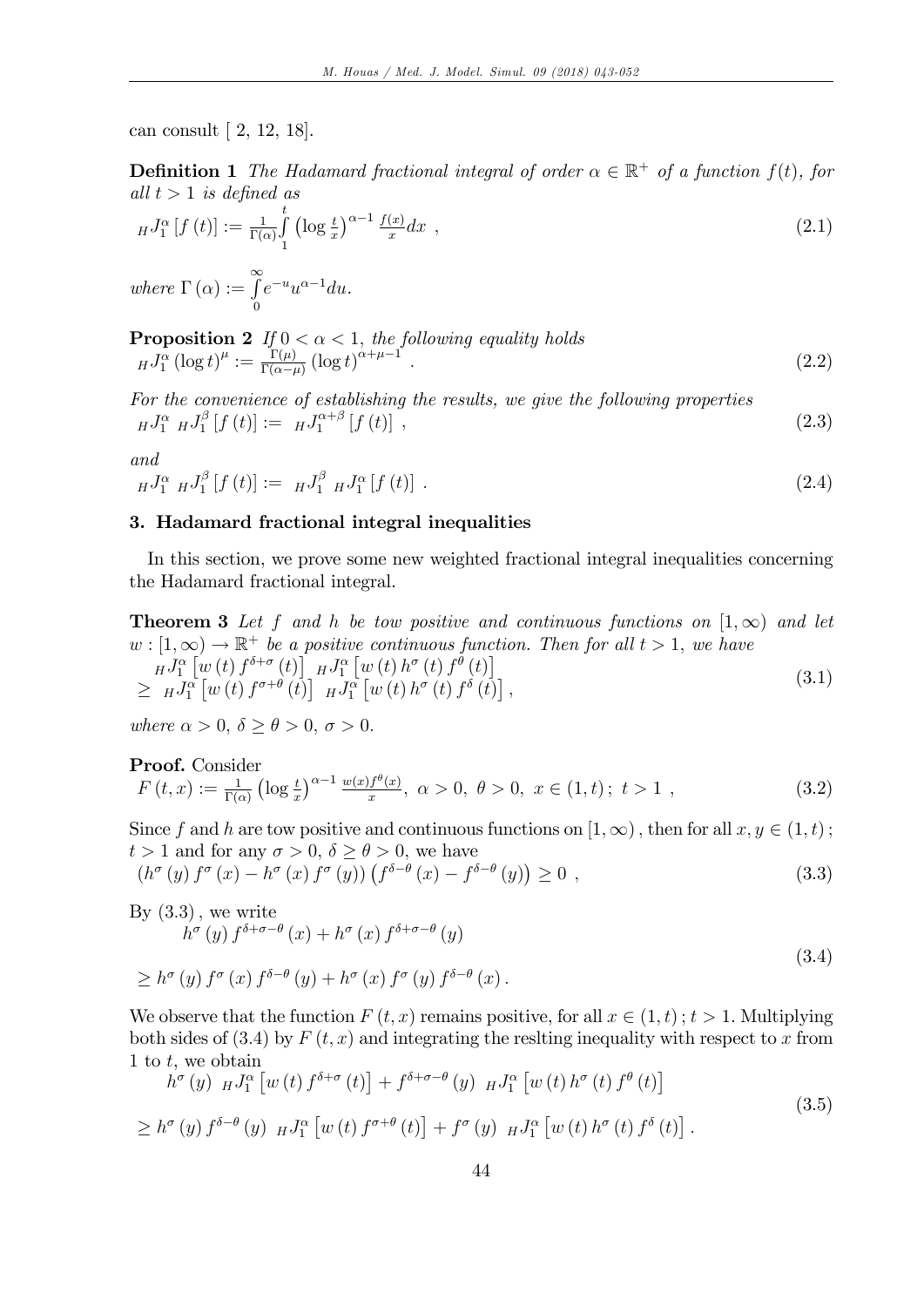Now, multiplying both sides of (3.5) by  $F(t, y)$  and integrating the resiting inequality with respect to  $y$  from 1 to  $t$ , we have

$$
{}_{H}J_{1}^{\alpha} \left[ w(t) f^{\delta+\sigma}(t) \right] {}_{H}J_{1}^{\alpha} \left[ w(t) h^{\sigma}(t) f^{\theta}(t) \right]
$$
  
+ 
$$
{}_{H}J_{1}^{\alpha} \left[ w(t) h^{\sigma}(t) f^{\theta}(t) \right] {}_{H}J_{1}^{\alpha} \left[ w(t) f^{\delta+\sigma}(t) \right]
$$
  

$$
\geq {}_{H}J_{1}^{\alpha} \left[ w(t) f^{\sigma+\theta}(t) \right] {}_{H}J_{1}^{\alpha} \left[ w(t) h^{\sigma}(t) f^{\delta}(t) \right]
$$
  
+ 
$$
{}_{H}J_{1}^{\alpha} \left[ w(t) h^{\sigma}(t) f^{\delta}(t) \right] {}_{H}J_{1}^{\alpha} \left[ w(t) f^{\sigma+\theta}(t) \right].
$$
  
(3.6)

which implies  $3.1$ .

We also present the Hadamard fractional result using two fractional parameters :

**Theorem 4** Let f and h be tow positive and continuous functions on  $[1,\infty)$  and let  $w: [1,\infty) \to \mathbb{R}^+$  be a positive continuous function. Then for all  $t > 1$ , we have  $_HJ_1^\beta$  $\int_{1}^{\beta} \left[w(t) h^{\sigma}(t) f^{\theta}(t)\right] H J_{1}^{\alpha}\left[w(t) f^{\delta+\sigma}(t)\right]$  $+ H J_{1}^{\alpha} \left[ w \left( t \right) h^{\sigma} \left( t \right) f^{\theta} \left( t \right) \right] H J_{1}^{\beta}$  $\int_{1}^{\beta} \left[w(t) \, f^{\delta+\sigma}(t)\right]$  $\geq H^{J_1^{\beta}}$  $\int_{1}^{\beta} \left[w(t) h^{\sigma}(t) f^{\delta}(t)\right] H J_{1}^{\alpha}\left[w(t) f^{\sigma+\theta}(t)\right]$  $+$   $_{H}J_{1}^{\alpha}\left[ w\left( t\right) h^{\sigma}\left( t\right) f^{\delta}\left( t\right) \right]$   $_{H}J_{1}^{\beta}$  $f_1^{\beta}$   $\left[w(t) f^{\sigma+\theta}(t)\right]$ , (3.7) where  $\alpha > 0$ ,  $\beta > 0$ ,  $\delta > \theta > 0$ ,  $\sigma > 0$ .

**Proof.** Multiplying the inequality (3.4) by  $G(t, y)$ ,  $y \in (1, t); t > 1$ , where  $G\left(t,x\right):=\frac{1}{\Gamma\left(\beta\right)}$  $\left(\log\frac{t}{y}\right)$  $\int^{\beta-1} w(y) f^{\theta}(y)$  $y^{\frac{f^{\theta}(y)}{y}}, \ \beta > 0, \ \theta > 0, \ y \in (1, t); \ t > 1.$  (3.8)

Integrating the reslting inequality obtained with respect to  $y$  from 1 to  $t$ , it yields that  $f^{\delta+\sigma-\theta}(x)$   $_HJ_1^{\beta}$  $\int_{1}^{\beta} \left[w\left(t\right)h^{\sigma}\left(t\right)f^{\theta}\left(t\right)\right] + h^{\sigma}\left(x\right) H J_{1}^{\beta}$  $\int_{1}^{\beta} \left[w\left(t\right) f^{\delta+\sigma}\left(t\right)\right]$ 

$$
\geq f^{\sigma}(x) H J_1^{\beta} [w(t) h^{\sigma}(t) f^{\delta}(t)] + h^{\sigma}(x) f^{\delta-\theta}(x) H J_1^{\beta} [w(t) f^{\sigma+\theta}(t)].
$$
\n(3.9)

Multiplying both sides of (3.9) by  $F(t, x)$  and integrating the resiting inequality with respect to  $x$  from 1 to  $t$ , we observe that

$$
{}_{H}J_{1}^{\beta} \left[ w(t) h^{\sigma}(t) f^{\theta}(t) \right] {}_{H}J_{1}^{\alpha} \left[ w(t) f^{\delta+\sigma}(t) \right]
$$
  
+ 
$$
{}_{H}J_{1}^{\beta} \left[ w(t) f^{\delta+\sigma}(t) \right] {}_{H}J_{1}^{\alpha} \left[ w(t) h^{\sigma}(t) f^{\theta}(t) \right]
$$
  

$$
\geq {}_{H}J_{1}^{\beta} \left[ w(t) h^{\sigma}(t) f^{\delta}(t) \right] {}_{H}J_{1}^{\alpha} \left[ w(t) f^{\sigma+\theta}(t) \right]
$$
  
+ 
$$
{}_{H}J_{1}^{\beta} \left[ w(t) f^{\sigma+\theta}(t) \right] {}_{H}J_{1}^{\alpha} \left[ w(t) h^{\sigma}(t) f^{\delta}(t) \right].
$$
  
(3.10)

which implies  $(3.7)$ .

**Remark 5** If we take for  $\alpha = \beta$ , in Theorem 4, we obtain Theorem 3.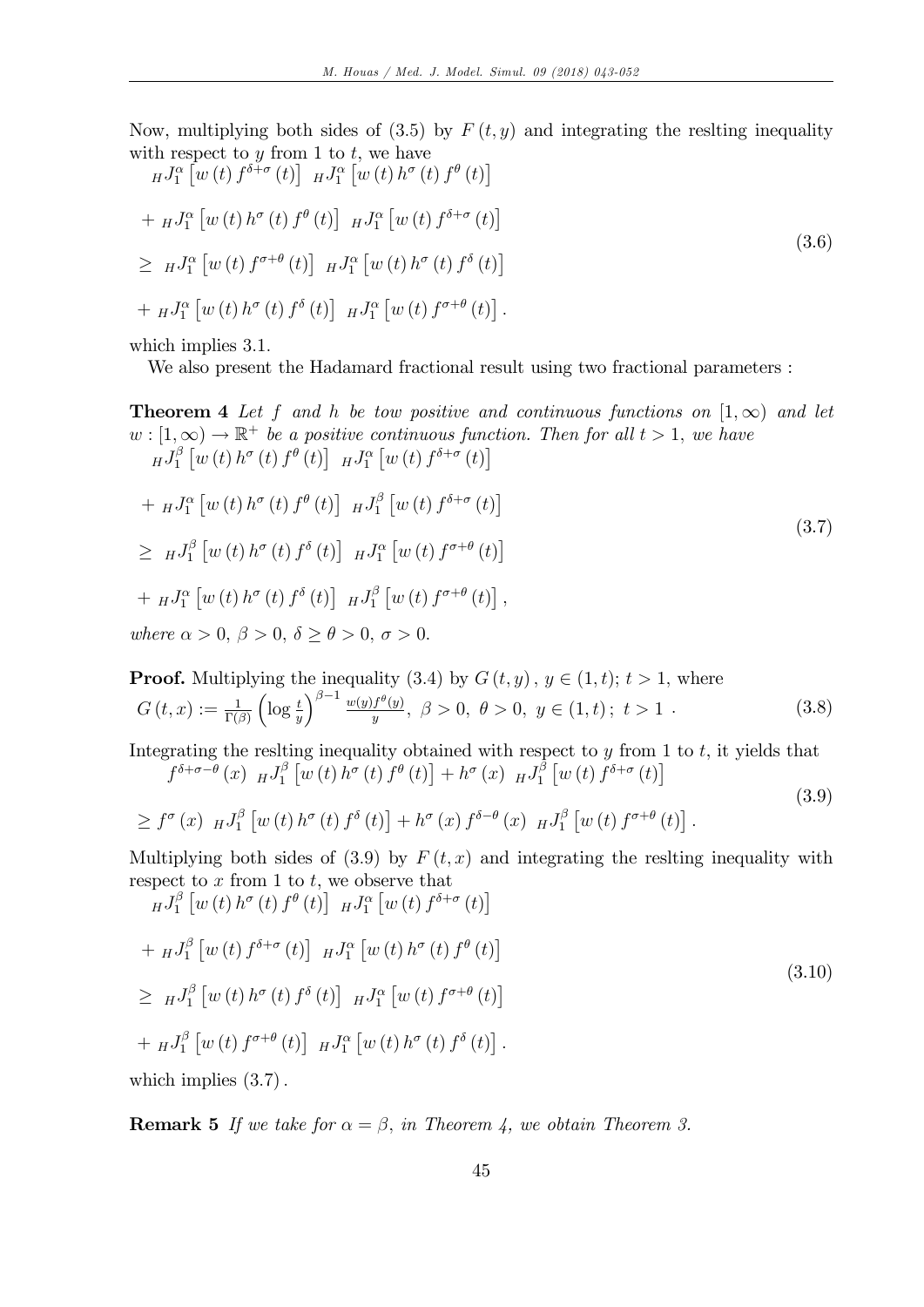We give also the following Hadamard fractional integral inequality :

**Theorem 6** Let f and h are tow positive and continuous functions on  $[1,\infty)$  such that f is decreasing and h is increasing on  $[1,\infty)$ , and let  $w : [1,\infty) \to \mathbb{R}^+$  be a positive continuous function. Then for all  $t > 1$ , the following Hadamard fractional integral inequality holds

$$
HJ_1^{\alpha} [w(t) f^{\delta}(t)] HJ_1^{\alpha} [w(t) h^{\sigma}(t) f^{\theta}(t)]
$$
  
\n
$$
\geq HJ_1^{\alpha} [w(t) h^{\sigma}(t) f^{\delta}(t)] HJ_1^{\alpha} [w(t) f^{\theta}(t)],
$$
  
\nfor all  $\alpha > 0$ ,  $\delta \geq \theta > 0$ ,  $\sigma > 0$ .  
\n(3.11)

**Proof.** Since f and h are tow positive and continuous functions on  $[1,\infty)$  such that f is decreasing and h is increasing on  $[1,\infty)$ , then for all  $\delta \ge \theta > 0$ ,  $\sigma > 0$ ,  $x, y \in (1,t)$ ;  $t > 1$ , we have

$$
\left(h^{\sigma}\left(y\right) - h^{\sigma}\left(x\right)\right)\left(f^{\delta-\theta}\left(x\right) - f^{\delta-\theta}\left(y\right)\right) \ge 0 \tag{3.12}
$$

which implies that,

$$
h^{\sigma}(y) f^{\delta-\theta}(x) + h^{\sigma}(x) f^{\delta-\theta}(y) \geq h^{\sigma}(y) f^{\delta-\theta}(y) + h^{\sigma}(x) f^{\delta-\theta}(x) . \tag{3.13}
$$

Multiplying both sides of  $(3.13)$  by  $F(t, x)$  and integrating the reslting inequality with respect to  $x$  from 1 to  $t$ , we get

$$
\bar{h}^{\sigma}(y) \, HJ_{1}^{\alpha} \left[ w(t) \, f^{\delta}(t) \right] + \bar{f}^{\delta-\theta}(y) \, HJ_{1}^{\alpha} \left[ w(t) \, h^{\sigma}(t) \, f^{\theta}(t) \right]
$$
\n
$$
\geq h^{\sigma}(y) \, f^{\delta-\theta}(y) \, HJ_{1}^{\alpha} \left[ w(t) \, f^{\theta}(t) \right] + \, HJ_{1}^{\alpha} \left[ w(t) \, h^{\sigma}(t) \, f^{\delta}(t) \right].
$$
\nThen we can write\n
$$
\bar{H}^{J}_{1}^{\alpha} \left[ w(t) \, f^{\delta}(t) \right] \, HJ_{1}^{\alpha} \left[ w(t) \, h^{\sigma}(t) \, f^{\theta}(t) \right]
$$
\n
$$
+ \, HJ_{1}^{\alpha} \left[ w(t) \, h^{\sigma}(t) \, f^{\theta}(t) \right] \, HJ_{1}^{\alpha} \left[ w(t) \, f^{\delta}(t) \right]
$$
\n
$$
\geq \, HJ_{1}^{\alpha} \left[ w(t) \, f^{\theta}(t) \right] \, HJ_{1}^{\alpha} \left[ w(t) \, h^{\sigma}(t) \, f^{\delta}(t) \right]
$$
\n
$$
+ \, HJ_{1}^{\alpha} \left[ w(t) \, h^{\sigma}(t) \, f^{\delta}(t) \right] \, HJ_{1}^{\alpha} \left[ w(t) \, f^{\theta}(t) \right],
$$
\n(3.15)

which implies  $(3.11)$ .

The previous result can be generalized to the following :

**Theorem 7** Let f and h are tow positive and continuous functions on  $[1,\infty)$  such that f is decreasing and h is increasing on  $[1,\infty)$  and let  $w : [1,\infty) \to \mathbb{R}^+$  be a positive continuous function. Then for all  $t > 1$ , we have  $_HJ_1^\beta$  $\int_{1}^{\beta}\left[w\left(t\right)h^{\sigma}\left(t\right)f^{\theta}\left(t\right)\right]$   $_{H}J_{1}^{\alpha}\left[w\left(t\right)f^{\delta}\left(t\right)\right]$ 

+ 
$$
_HJ_1^{\alpha} [w(t) h^{\sigma}(t) f^{\theta}(t)] HJ_1^{\beta} [w(t) f^{\delta}(t)]
$$
  
\n
$$
\geq HJ_1^{\beta} [w(t) f^{\theta}(t)] HJ_1^{\alpha} [w(t) h^{\sigma}(t) f^{\delta}(t)]
$$
  
\n+ 
$$
_HJ_1^{\alpha} [w(t) f^{\theta}(t)] HJ_1^{\beta} [w(t) h^{\sigma}(t) f^{\delta}(t)],
$$
 (3.16)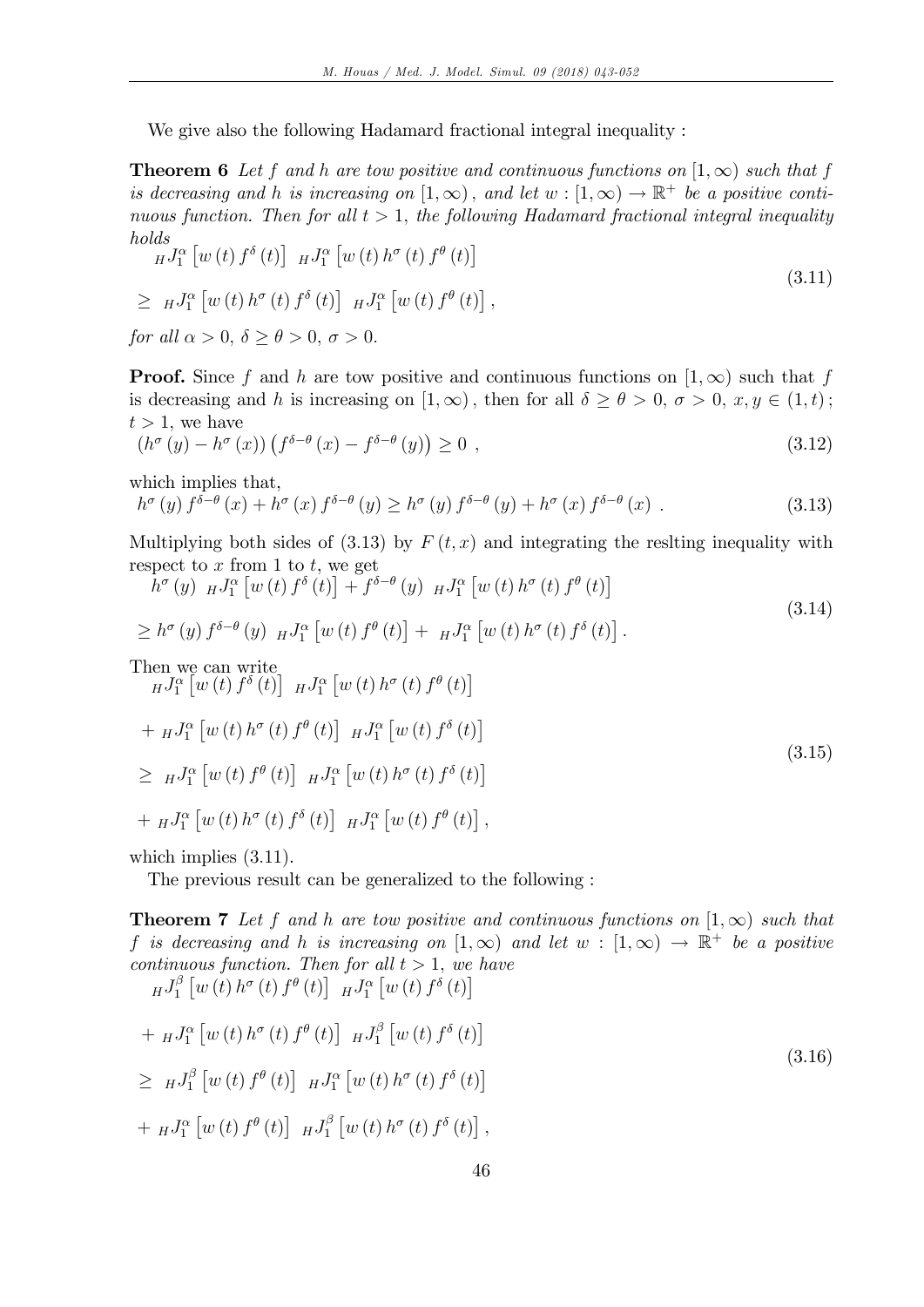where  $\alpha > 0$ ,  $\beta > 0$ ,  $\delta \ge \theta > 0$ ,  $\sigma > 0$ .

**Proof.** Multiplying the inequality (3.13) by 
$$
G(t, y)
$$
, we can write  
\n
$$
f^{\delta-\theta}(x) \, HJ_1^{\beta} \left[ w(t) \, h^{\sigma}(t) \, f^{\theta}(t) \right] + h^{\sigma}(x) \, HJ_1^{\beta} \left[ w(t) \, f^{\delta}(t) \right]
$$
\n
$$
\geq h^{\sigma}(y) \, f^{\delta-\theta}(y) \, HJ_1^{\beta} \left[ w(t) \, f^{\theta}(t) \right] + HJ_1^{\beta} \left[ w(t) \, h^{\sigma}(t) \, f^{\delta}(t) \right].
$$
\nConsequently,  
\n
$$
HJ_1^{\beta} \left[ w(t) \, h^{\sigma}(t) \, f^{\theta}(t) \right] \, HJ_1^{\alpha} \left[ w(t) \, f^{\delta}(t) \right]
$$
\n
$$
+ HJ_1^{\beta} \left[ w(t) \, f^{\delta}(t) \right] \, HJ_1^{\alpha} \left[ w(t) \, h^{\sigma}(t) \, f^{\theta}(t) \right]
$$
\n
$$
\geq HJ_1^{\beta} \left[ w(t) \, f^{\theta}(t) \right] \, HJ_1^{\alpha} \left[ w(t) \, h^{\sigma}(t) \, f^{\delta}(t) \right]
$$
\n
$$
+ HJ_1^{\beta} \left[ w(t) \, h^{\sigma}(t) \, f^{\delta}(t) \right] \, HJ_1^{\alpha} \left[ w(t) \, f^{\theta}(t) \right],
$$
\n(3.18)

which implies  $(3.16)$ .

**Remark 8** Taking  $\alpha = \beta$ , in Theorem 7, we obtain Theorem 6.

Now, we estalish some fractional results using a family of  $n$  positive functions defined on  $[1,\infty)$ .

**Theorem 9** Let  $f_i$ ,  $i = 1,...,n$ , and h be positive continuous functions on  $[1,\infty)$  and  $w : [1, \infty) \to \mathbb{R}^+$  is positive continuous function. Then for all  $t > 1$ ,  $\alpha > 0$ , the fractional integral inequality

$$
HJ_{1}^{\alpha}\left[w\left(t\right)f_{k}^{\delta+\sigma}\left(t\right)\prod_{i\neq k}^{n}f_{i}^{\theta_{i}}\left(t\right)\right]HJ_{1}^{\alpha}\left[w\left(t\right)h^{\sigma}\left(t\right)\prod_{i=1}^{n}f^{\theta_{i}}\left(t\right)\right]
$$
\n
$$
\geq HJ_{1}^{\alpha}\left[w\left(t\right)h^{\sigma}\left(t\right)f_{k}^{\delta}\left(t\right)\prod_{i\neq k}^{n}f_{i}^{\theta_{i}}\left(t\right)\right]HJ_{1}^{\alpha}\left[w\left(t\right)f_{k}^{\sigma}\left(t\right)\prod_{i=1}^{n}f^{\theta_{i}}\left(t\right)\right],
$$
\n(3.19)

is valid, for all  $\sigma > 0, \delta \ge \theta_k > 0, k \in \{1, ..., n\}$ .

Proof. Let us consider

$$
F^*(t, x) := \frac{1}{\Gamma(\alpha)} \left( \log \frac{t}{x} \right)^{\alpha - 1} \frac{w(x) \prod_{i=1}^n f_i^{\theta_i}(x)}{x}, \ \theta_i > 0, i \in \{1, ..., n\}, \ x \in (1, t); \ t > 1 \tag{3.20}
$$

Let 
$$
x, y \in (1, t)
$$
;  $t > 1$  for any  $\sigma > 0$ ,  $\delta \ge \theta_k > 0$ ,  $k \in \{1, ..., n\}$ . Then we have  
\n
$$
(h^{\sigma}(y) f^{\sigma}_k(x) - h^{\sigma}(x) f^{\sigma}_k(y)) \left( f^{\delta - \theta_k}_k(x) - f^{\delta - \theta_k}_k(y) \right) \ge 0,
$$
\n(3.21)

It follows that

$$
h^{\sigma}(y) f_k^{\delta + \sigma - \theta_k}(x) + h^{\sigma}(x) f_k^{\delta + \sigma - \theta_k}(y)
$$
  
\n
$$
\geq h^{\sigma}(y) f_k^{\sigma}(x) f_k^{\delta - \theta_k}(y) + h^{\sigma}(x) f_k^{\sigma}(y) f_k^{\delta - \theta_k}(x).
$$
\n(3.22)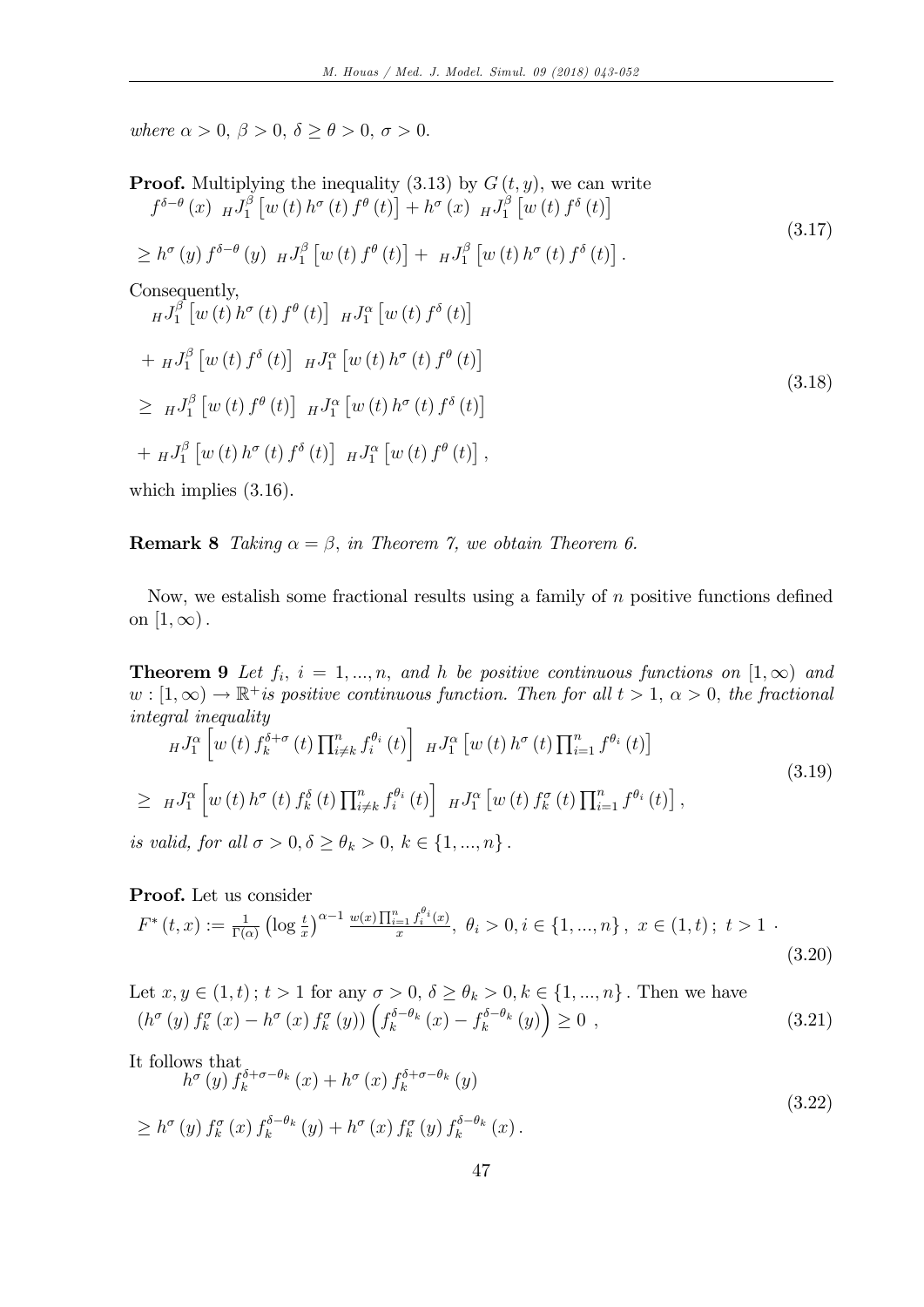Multiplying both sides of  $(3.22)$  by  $F^*(t, x)$  and integrating the reslting inequality with respect to  $x$  from 1 to  $t$ , we obtain

$$
h^{\sigma}(y) \, H^{J^{\alpha}_{1}}\left[w\left(t\right) \int_{k}^{\delta+\sigma}(t) \prod_{i\neq k}^{n} f_{i}^{\theta_{i}}\left(t\right)\right]
$$
\n
$$
+ f_{k}^{\delta+\sigma-\theta_{k}}(y) \, H^{J^{\alpha}_{1}}\left[w\left(t\right) h^{\sigma}\left(t\right) \prod_{i=1}^{n} f^{\theta_{i}}\left(t\right)\right]
$$
\n
$$
\geq h^{\sigma}(y) f_{k}^{\delta-\theta_{k}}(y) \, H^{J^{\alpha}_{1}}\left[w\left(t\right) f_{k}^{\sigma}\left(t\right) \prod_{i=1}^{n} f^{\theta_{i}}\left(t\right)\right]
$$
\n
$$
+ f_{k}^{\sigma}(y) \, H^{J^{\alpha}_{1}}\left[w\left(t\right) h^{\sigma}\left(t\right) f_{k}^{\delta}\left(t\right) \prod_{i\neq k}^{n} f_{i}^{\theta_{i}}\left(t\right)\right].
$$
\n(3.23)

The integration of (3:23) gives

$$
H^{J_{\alpha}^{\alpha}}[w(t) f_{k}^{\delta+\sigma}(t) \prod_{i\neq k}^{n} f_{i}^{\theta_{i}}(t)] H^{J_{\alpha}^{\alpha}}[w(t) h^{\sigma}(t) \prod_{i=1}^{n} f^{\theta_{i}}(t)]
$$
  
+ 
$$
H^{J_{\alpha}^{\alpha}}[w(t) h^{\sigma}(t) \prod_{i=1}^{n} f^{\theta_{i}}(t)] H^{J_{\alpha}^{\alpha}}[w(t) f_{k}^{\delta+\sigma}(t) \prod_{i\neq k}^{n} f_{i}^{\theta_{i}}(t)]
$$
  

$$
\geq H^{J_{\alpha}^{\alpha}}[w(t) f_{k}^{\sigma}(t) \prod_{i=1}^{n} f^{\theta_{i}}(t)] H^{J_{\alpha}^{\alpha}}[w(t) h^{\sigma}(t) f_{k}^{\delta}(t) \prod_{i\neq k}^{n} f_{i}^{\theta_{i}}(t)]
$$
  
+ 
$$
H^{J_{\alpha}^{\alpha}}[w(t) h^{\sigma}(t) f_{k}^{\delta}(t) \prod_{i\neq k}^{n} f_{i}^{\theta_{i}}(t)] H^{J_{\alpha}}[w(t) f_{k}^{\sigma}(t) \prod_{i=1}^{n} f^{\theta_{i}}(t)].
$$
  
(3.24)

This ends the proof.

We shall futher generalize Theorem 9 by considering two fractional positive parameters :

**Theorem 10** Let  $f_i$ ,  $i = 1, ..., n$ , and h be positive continuous functions on  $[1, \infty)$  and let  $w: [1, \infty) \to \mathbb{R}^+$  is a positive continuous function. Then for any  $t > 1$  and  $\alpha > 0, \beta > 0$ , we have h i

$$
HJ_1^{\beta} [w(t) h^{\sigma}(t) \prod_{i=1}^n f_i^{\theta_i}(t)] HJ_1^{\alpha} [w(t) f_k^{\delta+\sigma}(t) \prod_{i \neq k}^n f_i^{\theta_i}(t)]
$$
  
\n
$$
HJ_1^{\alpha} [w(t) h^{\sigma}(t) \prod_{i=1}^n f_i^{\theta_i}(t)] + HJ_1^{\beta} [w(t) f_k^{\delta+\sigma}(t) \prod_{i \neq k}^n f_i^{\theta_i}(t)]
$$
  
\n
$$
\geq HJ_1^{\beta} [w(t) h^{\sigma}(t) f_k^{\delta}(t) \prod_{i \neq k}^n f_i^{\theta_i}(t)] HJ_1^{\alpha} [w(t) f_k^{\sigma}(t) \prod_{i=1}^n f_i^{\theta_i}(t)]
$$
  
\n
$$
HJ_1^{\alpha} [w(t) h^{\sigma}(t) f_k^{\delta}(t) \prod_{i \neq k}^n f_i^{\theta_i}(t)] + HJ_1^{\beta} [w(t) f_k^{\sigma}(t) \prod_{i=1}^n f_i^{\theta_i}(t)],
$$
  
\nwhere  $\sigma > 0, \delta \geq \theta_k > 0, k \in \{1, ..., n\}.$ 

**Proof.** We multiply the inequality  $(3.22)$  by  $G^*(t, y)$ ,  $y \in (1, t)$ ;  $t > 1$ , where  $G^{*}\left(t,y\right):=\frac{1}{\Gamma\left(\beta\right)}$  $\left(\log \frac{t}{y}\right)$  $\int^{\beta-1} \frac{w(y) \prod_{i=1}^n f_i^{\theta_i}(y)}{y}$  $\frac{y_i = \{j : t_i^{(i)}(y)}{y_j}, \theta_i > 0, i \in \{1, ..., n\}, y \in (1, t); t > 1,$ (3.26)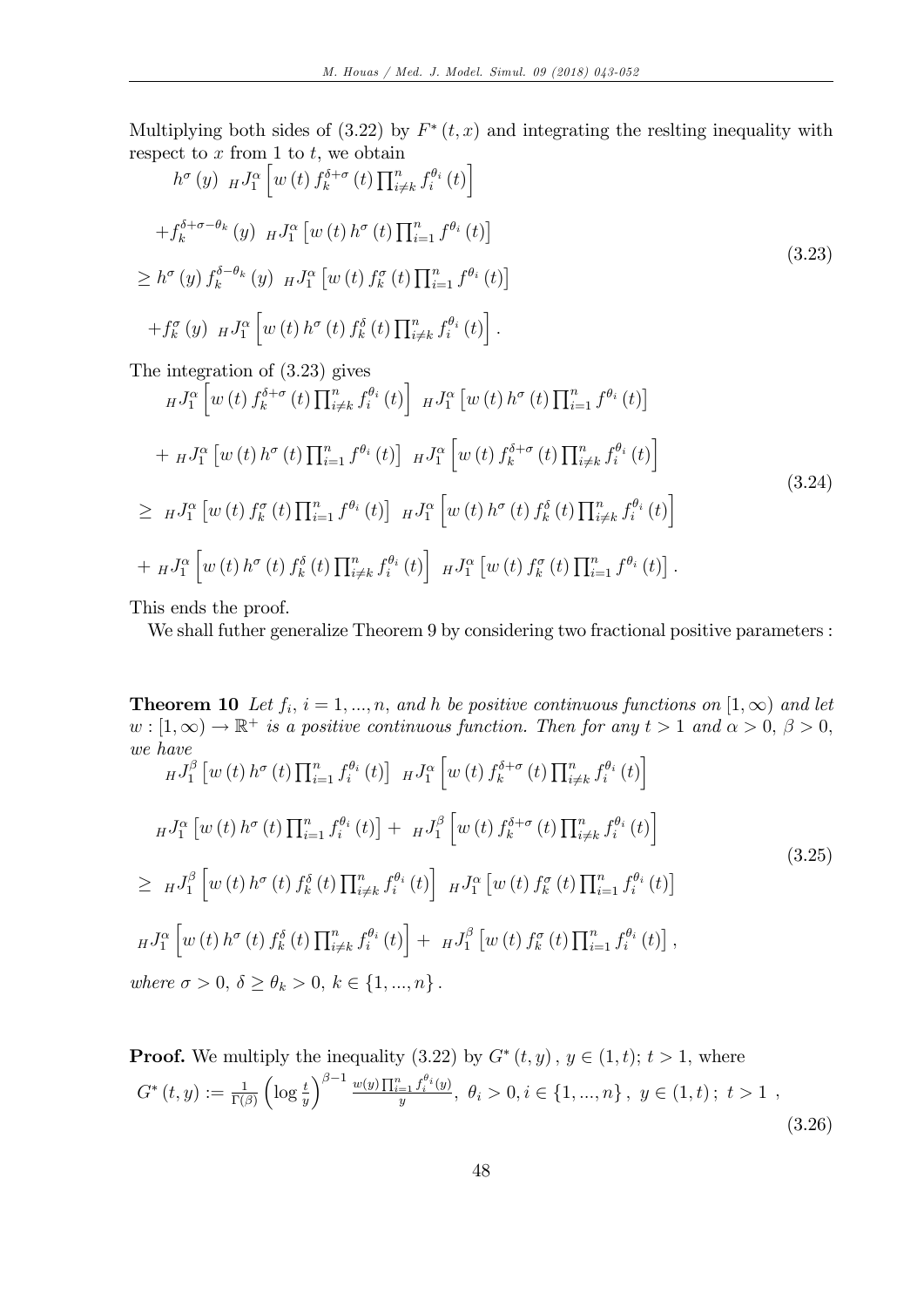and integrating the reslting inequality obtained with respect to  $y$  on  $(1, t)$ , we can write  $f_k^{\delta+\sigma-\theta_k}(x)$   $_HJ_1^{\beta}$  $\int_{1}^{\beta} \left[w(t) h^{\sigma}(t) \prod_{i=1}^{n} f_{i}^{\theta_{i}}(t)\right]$ 

$$
+h^{\sigma}(x) \, HJ_1^{\beta} \left[ w(t) \, f_k^{\delta+\sigma}(t) \prod_{i \neq k}^n f_i^{\theta_i}(t) \right]
$$
\n
$$
\geq f_k^{\sigma}(x) \, HJ_1^{\beta} \left[ w(t) \, h^{\sigma}(t) \, f_k^{\delta}(t) \prod_{i \neq k}^n f_i^{\theta_i}(t) \right]
$$
\n
$$
+h^{\sigma}(x) \, f_k^{\delta-\theta_k}(x) \, HJ_1^{\beta} \left[ w(t) \, f_k^{\sigma}(t) \prod_{i=1}^n f_i^{\theta_i}(t) \right].
$$
\n(3.27)

Now, multiplying both sides of  $(3.27)$  by  $F^*(t, x)$ ,  $x \in (1, t)$ ,  $t > 1$ , and integrating the reslting inequality with respect to  $x$  from 1 to  $t$ , we obtain

$$
HJ_{1}^{\beta}\left[w\left(t\right)h^{\sigma}\left(t\right)\prod_{i=1}^{n}f_{i}^{\theta_{i}}\left(t\right)\right]HJ_{1}^{\alpha}\left[w\left(t\right)f_{k}^{\delta+\sigma}\left(t\right)\prod_{i\neq k}^{n}f_{i}^{\theta_{i}}\left(t\right)\right]
$$
  
+ 
$$
HJ_{1}^{\beta}\left[w\left(t\right)f_{k}^{\delta+\sigma}\left(t\right)\prod_{i\neq k}^{n}f_{i}^{\theta_{i}}\left(t\right)\right]HJ_{1}^{\alpha}\left[w\left(t\right)h^{\sigma}\left(t\right)\prod_{i=1}^{n}f_{i}^{\theta_{i}}\left(t\right)\right]
$$
  

$$
\geq HJ_{1}^{\beta}\left[w\left(t\right)h^{\sigma}\left(t\right)f_{k}^{\delta}\left(t\right)\prod_{i\neq k}^{n}f_{i}^{\theta_{i}}\left(t\right)\right]HJ_{1}^{\alpha}\left[w\left(t\right)f_{k}^{\sigma}\left(t\right)\prod_{i=1}^{n}f_{i}^{\theta_{i}}\left(t\right)\right]
$$
  
+ 
$$
HJ_{1}^{\beta}\left[w\left(t\right)f_{k}^{\sigma}\left(t\right)\prod_{i=1}^{n}f_{i}^{\theta_{i}}\left(t\right)\right]HJ_{1}^{\alpha}\left[w\left(t\right)h^{\sigma}\left(t\right)f_{k}^{\delta}\left(t\right)\prod_{i\neq k}^{n}f_{i}^{\theta_{i}}\left(t\right)\right].
$$
  
(3.28)

The proof is completed.

**Remark 11** For  $\alpha = \beta$ , Theorem 10 immediately reduce to Theorem 9.

Another generalization is the following fractional inaquality :

**Theorem 12** Let  $f_i$ ,  $i = 1, ..., n$  and h be positive continuous functions on  $[1, \infty)$ , such that h is increasing and  $f_i$ ,  $i = 1, ..., n$  are decreasing on  $[1, \infty)$  and  $w : [1, \infty) \to \mathbb{R}^+$ . Then for all  $t > 1$  and  $\alpha > 0$ , we have

$$
HJ_1^{\alpha} \left[ w(t) f_k^{\delta}(t) \prod_{i \neq k}^n f_i^{\theta_i}(t) \right] HJ_1^{\alpha} \left[ w(t) h^{\sigma}(t) \prod_{i=1}^n f^{\theta_i}(t) \right]
$$
  
\n
$$
\geq HJ_1^{\alpha} \left[ w(t) h^{\sigma}(t) f_k^{\delta}(t) \prod_{i \neq k}^n f^{\theta_i}(t) \right] HJ_1^{\alpha} \left[ w(t) \prod_{i=1}^n f^{\theta_i}(t) \right],
$$
  
\nwhere  $\sigma > 0$ ,  $\delta > \theta$ ,  $> 0$ ,  $k \in \{1, \ldots, n\}$ 

where  $\sigma > 0, \, \delta \geq \theta_k > 0, \, k \in \{1, ..., n\}$ .

**Proof.** Using the conditions of Theorem 9, we can write  
\n
$$
(h^{\sigma}(y) - h^{\sigma}(x)) \left( f_k^{\delta-\theta_k}(x) - f_k^{\delta-\theta_k}(y) \right) \ge 0,
$$
\n(3.30)

for any  $x, y \in [1, t]$ ;  $t > 1$ ,  $\sigma > 0$ ,  $\delta \ge \theta_k > 0$ ,  $k \in \{1, ..., n\}$ .

This implies that

$$
h^{\sigma}(y) f_k^{\delta-\theta_k}(x) + h^{\sigma}(x) f_k^{\delta-\theta_k}(y) \ge h^{\sigma}(y) f_k^{\delta-\theta_k}(y) + h^{\sigma}(x) f_k^{\delta-\theta_k}(x) . \tag{3.31}
$$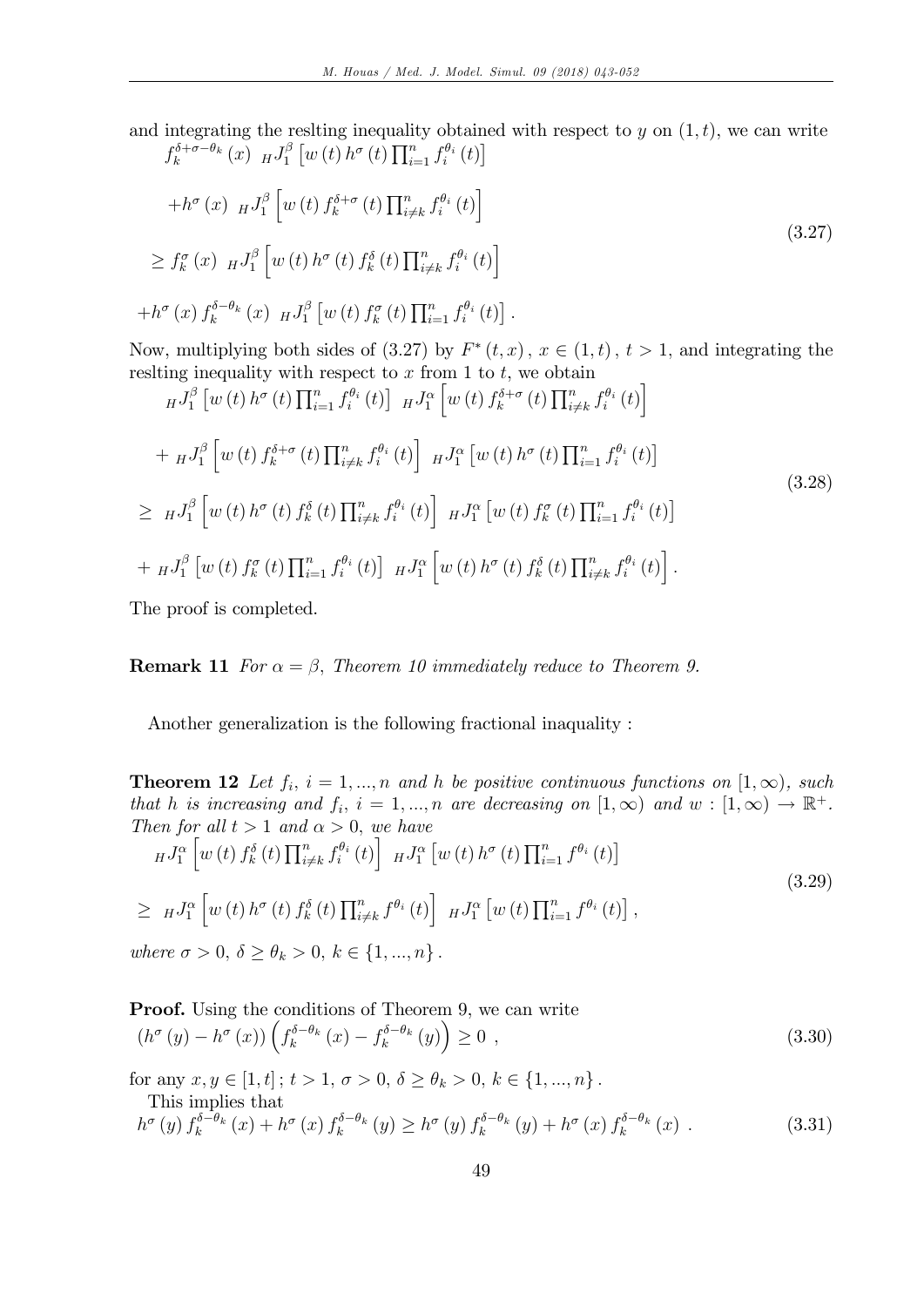We multiply  $(3.31)$  by  $F^*(t, x)$  then integrate the resiting inequality with respect to x on  $(1, t)$ , we have

$$
h^{\sigma}(y) \, H^{J^{\alpha}_{1}}\left[w\left(t\right) f^{\delta}_{k}\left(t\right) \prod_{i\neq k}^{n} f^{ \theta_{i}}_{i}\left(t\right)\right]
$$
\n
$$
+ f^{\delta-\theta_{k}}_{k}\left(y\right) \, H^{J^{\alpha}_{1}}\left[w\left(t\right) h^{\sigma}\left(t\right) \prod_{i=1}^{n} f^{\theta_{i}}\left(t\right)\right]
$$
\n
$$
\geq h^{\sigma}\left(y\right) f^{\delta-\theta_{k}}_{k}\left(y\right) \, H^{J^{\alpha}_{1}}\left[w\left(t\right) \prod_{i=1}^{n} f^{\theta_{i}}\left(t\right)\right]
$$
\n
$$
+ \, H^{J^{\alpha}_{1}}\left[w\left(t\right) h^{\sigma}\left(t\right) f^{\delta}_{k}\left(t\right) \prod_{i\neq k}^{n} f^{\theta_{i}}\left(t\right)\right].
$$
\n(3.32)

The inequality (3:32) implies that

$$
{}_{H}J_{1}^{\alpha}\left[w(t) f_{k}^{\delta}(t) \prod_{i \neq k}^{n} f_{i}^{\theta_{i}}(t)\right] {}_{H}J_{1}^{\alpha}\left[w(t) h^{\sigma}(t) \prod_{i=1}^{n} f^{\theta_{i}}(t)\right] + {}_{H}J_{1}^{\alpha}\left[w(t) h^{\sigma}(t) \prod_{i=1}^{n} f^{\theta_{i}}(t)\right] {}_{H}J_{1}^{\alpha}\left[w(t) f_{k}^{\delta}(t) \prod_{i \neq k}^{n} f_{i}^{\theta_{i}}(t)\right] \geq {}_{H}J_{1}^{\alpha}\left[w(t) \prod_{i=1}^{n} f^{\theta_{i}}(t)\right] {}_{H}J_{1}^{\alpha}\left[w(t) h^{\sigma}(t) f_{k}^{\delta}(t) \prod_{i \neq k}^{n} f^{\theta_{i}}(t)\right] + {}_{H}J_{1}^{\alpha}\left[w(t) h^{\sigma}(t) f_{k}^{\delta}(t) \prod_{i \neq k}^{n} f^{\theta_{i}}(t)\right] {}_{H}J_{1}^{\alpha}\left[w(t) \prod_{i=1}^{n} f^{\theta_{i}}(t)\right].
$$
\n(3.33)

The ends the proof.

We also present the following result for the Hadamard fractional integral with two parameters :

**Theorem 13** Let  $f_i$ ,  $i = 1, ..., n$  and h be positive continuous functions on  $[1, \infty)$ , such that h is increasing and  $f_i$ ,  $i = 1, ..., n$  are decreasing on  $[1, \infty)$  and  $w : [1, \infty) \to \mathbb{R}^+$ . Then we have

$$
HJ_1^{\beta} \left[ w(t) f_k^{\delta}(t) \prod_{i \neq k}^n f_i^{\theta_i}(t) \right] HJ_1^{\alpha} \left[ w(t) h^{\sigma}(t) \prod_{i=1}^n f^{\theta_i}(t) \right]
$$
  
+ 
$$
HJ_1^{\alpha} \left[ w(t) f_k^{\delta}(t) \prod_{i \neq k}^n f_i^{\theta_i}(t) \right] HJ_1^{\beta} \left[ w(t) h^{\sigma}(t) \prod_{i=1}^n f^{\theta_i}(t) \right]
$$
  

$$
\geq HJ_1^{\beta} \left[ w(t) h^{\sigma}(t) f_k^{\delta}(t) \prod_{i \neq k}^n f^{\theta_i}(t) \right] HJ_1^{\alpha} \left[ w(t) \prod_{i=1}^n f^{\theta_i}(t) \right]
$$
  
+ 
$$
HJ_1^{\alpha} \left[ w(t) h^{\sigma}(t) f_k^{\delta}(t) \prod_{i \neq k}^n f^{\theta_i}(t) \right] HJ_1^{\beta} \left[ w(t) \prod_{i=1}^n f^{\theta_i}(t) \right],
$$
  
for all  $t > 1$ ,  $\alpha > 0$ ,  $\beta > 0$ ,  $\sigma > 0$ ,  $\delta \geq \theta_k > 0$ ,  $k \in \{1, ..., n\}$ .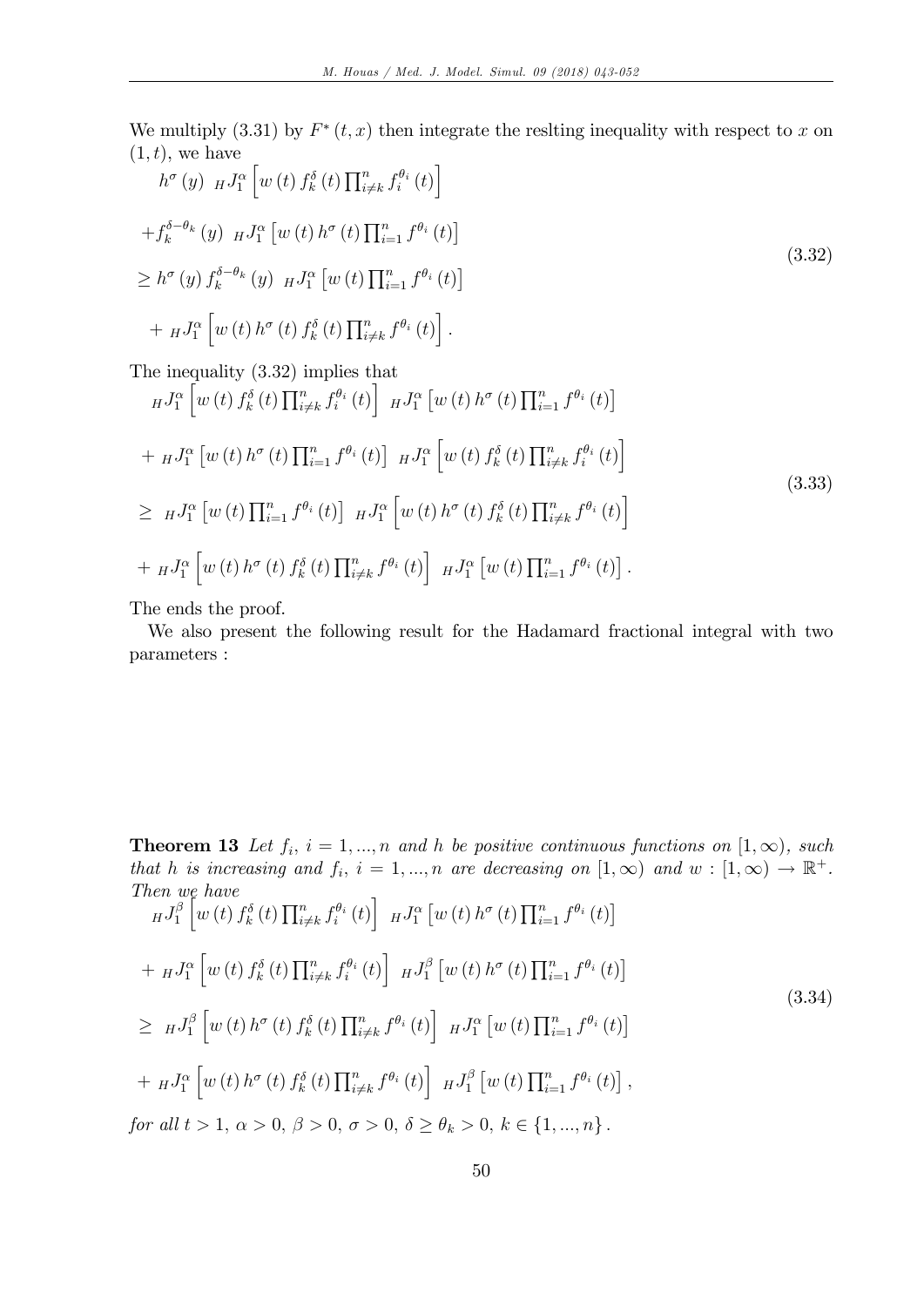Proof. Using (3.26) and (3.31), we can write  
\n
$$
f_k^{\delta-\theta_k}(x) HJ_1^{\beta}[w(t) h^{\sigma}(t) \prod_{i=1}^n f^{\theta_i}(t)]
$$
  
\n $+h^{\sigma}(x) HJ_1^{\alpha}[w(t) f_k^{\delta}(t) \prod_{i \neq k}^n f_i^{\theta_i}(t)]$   
\n $\geq HJ_1^{\alpha}[w(t) h^{\sigma}(t) f_k^{\delta}(t) \prod_{i \neq k}^n f^{\theta_i}(t)]$   
\n $+h^{\sigma}(x) f_k^{\delta-\theta_k}(x) HJ_1^{\alpha}[w(t) \prod_{i=1}^n f^{\theta_i}(t)],$   
\nBy (3.20) and (3.35), we have  
\n $HJ_1^{\beta}[w(t) f_k^{\delta}(t) \prod_{i \neq k}^n f_i^{\theta_i}(t)] HJ_1^{\alpha}[w(t) h^{\sigma}(t) \prod_{i=1}^n f^{\theta_i}(t)]$   
\n $+HJ_1^{\beta}[w(t) h^{\sigma}(t) \prod_{i=1}^n f^{\theta_i}(t)] HJ_1^{\alpha}[w(t) f_k^{\delta}(t) \prod_{i \neq k}^n f_i^{\theta_i}(t)]$   
\n $\geq HJ_1^{\beta}[w(t) \prod_{i=1}^n f^{\theta_i}(t)] HJ_1^{\alpha}[w(t) f_k^{\delta}(t) \prod_{i \neq k}^n f_i^{\theta_i}(t)]$   
\n $\geq HJ_1^{\beta}[w(t) \prod_{i=1}^n f^{\theta_i}(t)] HJ_1^{\alpha}[w(t) h^{\sigma}(t) f_k^{\delta}(t) \prod_{i \neq k}^n f^{\theta_i}(t)]$ , (3.36)  
\n $\geq HJ_1^{\beta}[w(t) h^{\sigma}(t) f_k^{\delta}(t) \prod_{i \neq k}^n f^{\theta_i}(t)] HJ_1^{\alpha}[w(t) \prod_{i=1}^n f^{\theta_i}(t)]$ ,

This completes the proof of Theorem 13.

**Remark 14** If we take  $\alpha = \beta$ , in Theorem 13, we obtain Theorem 12.

#### REFERENCES

- [1] A. Anber, Z. Dahmani and B. Bendoukha, New integral inequalities of Feng Qi type via Riemann-Liouville fractional integration. Facta Univ. Ser. Math. Inform. 2012,  $27(2): 13-22.$
- [2] D. Baleanu, J. A. T. Machado and C. J. Luo, Fractional Dynamic and Control. Springer, 2012 : 159-171.
- [3] S. Belarbi and Z. Dahmani, On some new fractional integral inequalities. J. Inequal. Pure Appl. Math., 2009, 10(3) : 1-12.
- [4] V. L. Chinchane and D. B. Pachpatte, Some new integral inequalities using Hadamard fractional integral operator. Adv. Inequal. Appl., 2014, : 1-8.
- [5] Z. Dahmani, New inequalities in fractional integrals. Int. J. Nonlinear Sci. 2010, 9(4) : 493-497.
- [6] Z. Dahmani, N. Bedjaoui, Some generalized integral inequalities. J. Advan. Res. Appl. Math. 2011, 3(4): 58-66.
- [7] Z. Dahmani, A. Benzidane, New inequalities using  $Q$ -fractional theory. Bull. Math. Anal. Appl. 2012, 4 : 190-196.
- [8] Z. Dahmani, New classes of integral inequalities of fractional order. Le Matematiche. 2014 : 227-235.
- [9] Z. Dahmani, Fractional integral inequalities for continuous random variables. Malaya J. Mat. 2014, 2(2) : 172-179.